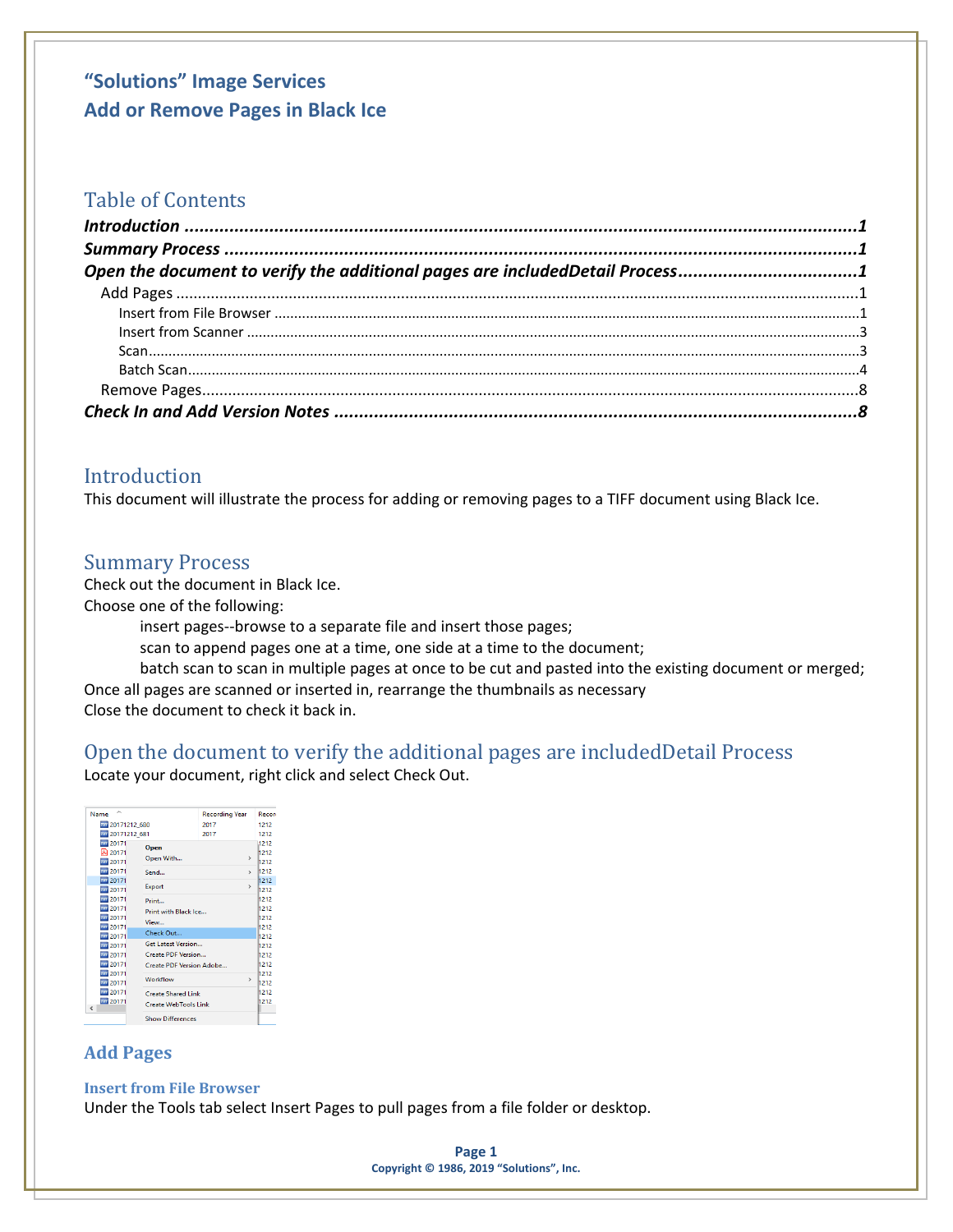| "Solutions" Image Services<br><b>Add or Remove Pages in Black Ice</b>                                                                                                 |                                                                                                                                                         |                                          |
|-----------------------------------------------------------------------------------------------------------------------------------------------------------------------|---------------------------------------------------------------------------------------------------------------------------------------------------------|------------------------------------------|
| 冷日号<br>₹                                                                                                                                                              |                                                                                                                                                         | Black Ice Ti                             |
| Home<br>Annotation<br><b>Tools</b>                                                                                                                                    | Document Cleanup<br>Scan                                                                                                                                |                                          |
| <b>◆ Flip horizontal</b><br>M Rotate 90<br>Delete page<br>1 Move page<br>M Rotate 180<br><del>↓</del> Flip vertical<br>ed Cut page<br><b>H</b> Invert<br>M Rotate 270 | Insert an image into a TIFF file (Ctrl+I)<br>Merge text<br><b>Split</b><br><b>Delete</b><br>Cut<br>Insert<br>page(s) with image<br>file<br>file<br>file | Convert Convert to<br>to Color Grayscale |
| Page operations                                                                                                                                                       | File operations                                                                                                                                         | Color mod                                |
| ∧<br><b>BERRY-</b><br>٠.<br>٠<br>٠<br>the term teacher distinguished and determined<br>ALCOHOL: NAVARA PARA TA TAGAN A<br>or was some that if its individual of C     |                                                                                                                                                         |                                          |

Once selected, an Insert Image(s) window will open to determine the placement of the new page/s. You can also rearrange pages by dragging the thumbnails of the existing pages into place.



Specify where the additional page is to be inserted and click ok to browse for the file. The type of items that can be inserted depends on the extensions specified in Black Ice options.

| $\rightarrow$                                | This $PC \rightarrow Doc$ uments > |                      |                    | ு<br>$\checkmark$ | Search Documents | عر                  |
|----------------------------------------------|------------------------------------|----------------------|--------------------|-------------------|------------------|---------------------|
| New folder<br>Organize $\sim$                |                                    |                      |                    |                   | <b>BEE</b>       | $\bullet$<br>$\Box$ |
| $\rightarrow$ $\sim$<br>$=$ Pictures         | ∼<br>Name                          | <b>Date modified</b> | Type               | Size              |                  |                     |
| company (\\c;#<br>$\overline{\phantom{a}}$   | <b>Add-in Express</b>              | 4/19/2019 7:54 AM    | <b>File folder</b> |                   |                  |                     |
| boppedal (\\c =*<br>$\overline{\phantom{a}}$ | Capture                            | 4/19/2019 7:54 AM    | <b>File folder</b> |                   |                  |                     |
| Packages (\\c *<br>÷                         | <b>Custom Office Templates</b>     | 6/20/2017 11:00 AM   | File folder        |                   |                  |                     |
| Renewal Post **                              | <b>DocLocatorSolutions</b>         | 4/19/2019 7:55 AM    | File folder        |                   |                  |                     |
| dot<br>п.<br>$\overline{\mathcal{A}}$        | DocumentLocator                    | 4/19/2019 7:55 AM    | <b>File folder</b> |                   |                  |                     |
| Image<br>$\mathcal{A}$                       | <b>Downloaded Installations</b>    | 4/19/2019 7:55 AM    | File folder        |                   |                  |                     |
| Q.<br>lcm<br>$\mathcal{A}^{\mathsf{b}}$      | いく<br>Fax                          | 4/19/2019 7:55 AM    | File folder        |                   |                  |                     |
|                                              | <b>IBM</b>                         | 4/18/2019 3:47 PM    | File folder        |                   |                  |                     |
| Becky<br>×                                   | Music                              | 4/19/2019 7:55 AM    | <b>File folder</b> |                   |                  |                     |
| <b>ConeDrive</b>                             | My Data Sources                    | 4/19/2019 7:55 AM    | <b>File folder</b> |                   |                  |                     |
|                                              | <b>My Received Files</b>           | 4/19/2019 7:55 AM    | <b>File folder</b> |                   |                  |                     |
| $\Box$ This PC                               | <b>OneNote Notebooks</b>           | 8/21/2017 11:31 AM   | File folder        |                   |                  |                     |
| 3D Objects                                   | <b>Outlook Files</b>               | 4/19/2019 7:55 AM    | <b>File folder</b> |                   |                  |                     |
| Desktop                                      | $=$ Pictures                       | 4/19/2019 7:55 AM    | File folder        |                   |                  |                     |
| 圖<br><b>Documents</b><br>$\tilde{}$          | <b>RecordedCalls</b>               | 4/18/2019 3:47 PM    | <b>File folder</b> |                   |                  |                     |
| $\overline{\phantom{a}}$                     | <b>Scanned Documents</b>           | 4/19/2019 7-55 AM    | File folder        |                   |                  |                     |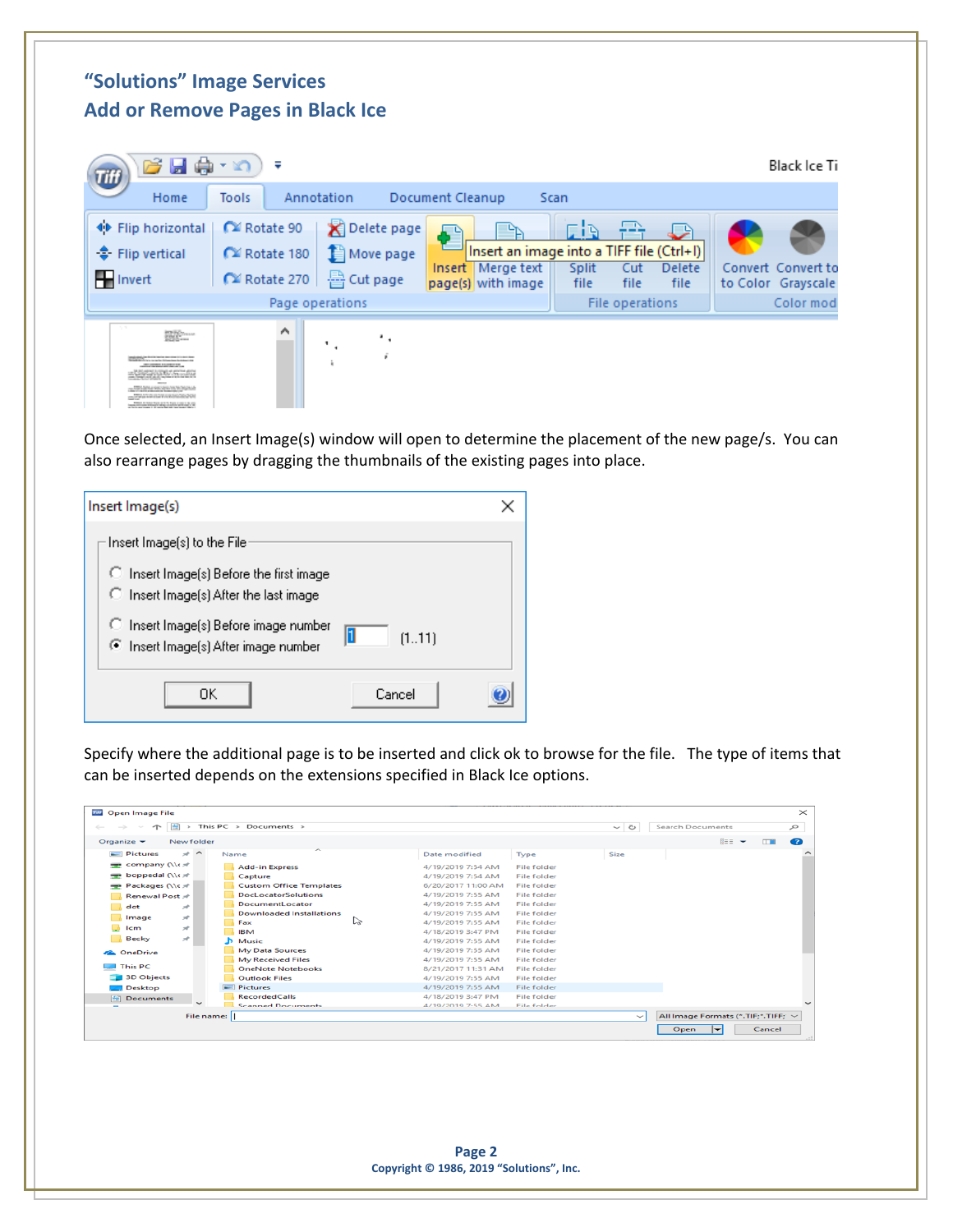#### <span id="page-2-0"></span>**Insert from Scanner**

Select the Scan tab at the top.



Verify the scanner is selected. Once selected, it should remain selected.

| <b>Select Source</b>                               |        |
|----------------------------------------------------|--------|
| Sources:                                           |        |
| KODAK Scanner: i2000<br>Kofax Software VRS - TWAIN |        |
|                                                    | Select |
|                                                    | Cancel |



<span id="page-2-1"></span>**Scan**

Click on the Scan icon to scan in an additional page/s. Scan does single sided and one page at a time.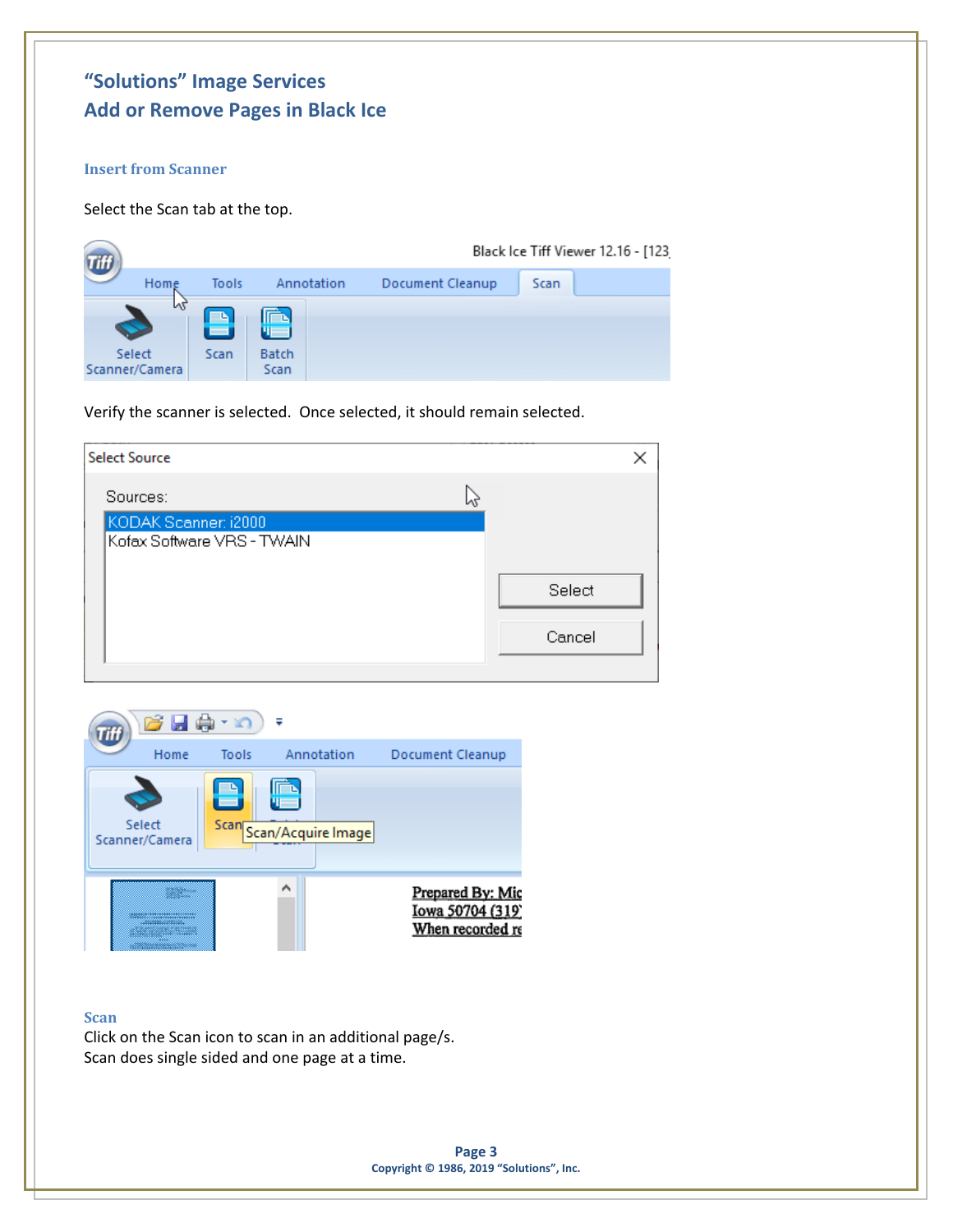*Append*

| <b>Tiff Viewer</b>                                                                                                               |        |        |
|----------------------------------------------------------------------------------------------------------------------------------|--------|--------|
| There is an already opened TIFF document in Tiff Viewer.<br>Do you want to append the new scanned document or create a new file? |        |        |
| Create new                                                                                                                       | Append | Cancel |

Selecting append will place the page/s at the end of the existing document. Once scanned in, click and drag the thumbnail page/s where necessary or click on Tools and move the page/s. Close the document to check it in. The document should automatically check in. If not, right click on the document and check in. Reopen the document to verify the additional pages are included.

Create new will create a new separate tiff document that would need to be merged with the existing document and is typically not recommended.

#### <span id="page-3-0"></span>**Batch Scan**

Batch Scan allows for the scanning of multiple pages-front and back. These pages will appear in a new tiff window that can then be merged with the existing tiff file or the thumbnails can be copied and pasted to the existing document.

#### *Batch Scan Options Dialog*

Can specify where to save the new tif that will be created—the desktop is fine. Check the box to remember the directory so that you will not need to fill it in each time. Typically, will check the box to scan all pages. Leave the image compression as no compression. Click ok.

| <b>Batch Scan Options Dialog</b><br>ド           |        |
|-------------------------------------------------|--------|
| The Output TIFF File Path and Name :            |        |
| C:\Users\boppedal\Documents\ScannedDocument.tif | Browse |
| ► Remember Directory                            |        |
| Number of Pages to Scan :<br>l✔ Scan All Pages  |        |
| Image Compression :<br>No Compression           |        |
| Cancel<br>OΚ                                    |        |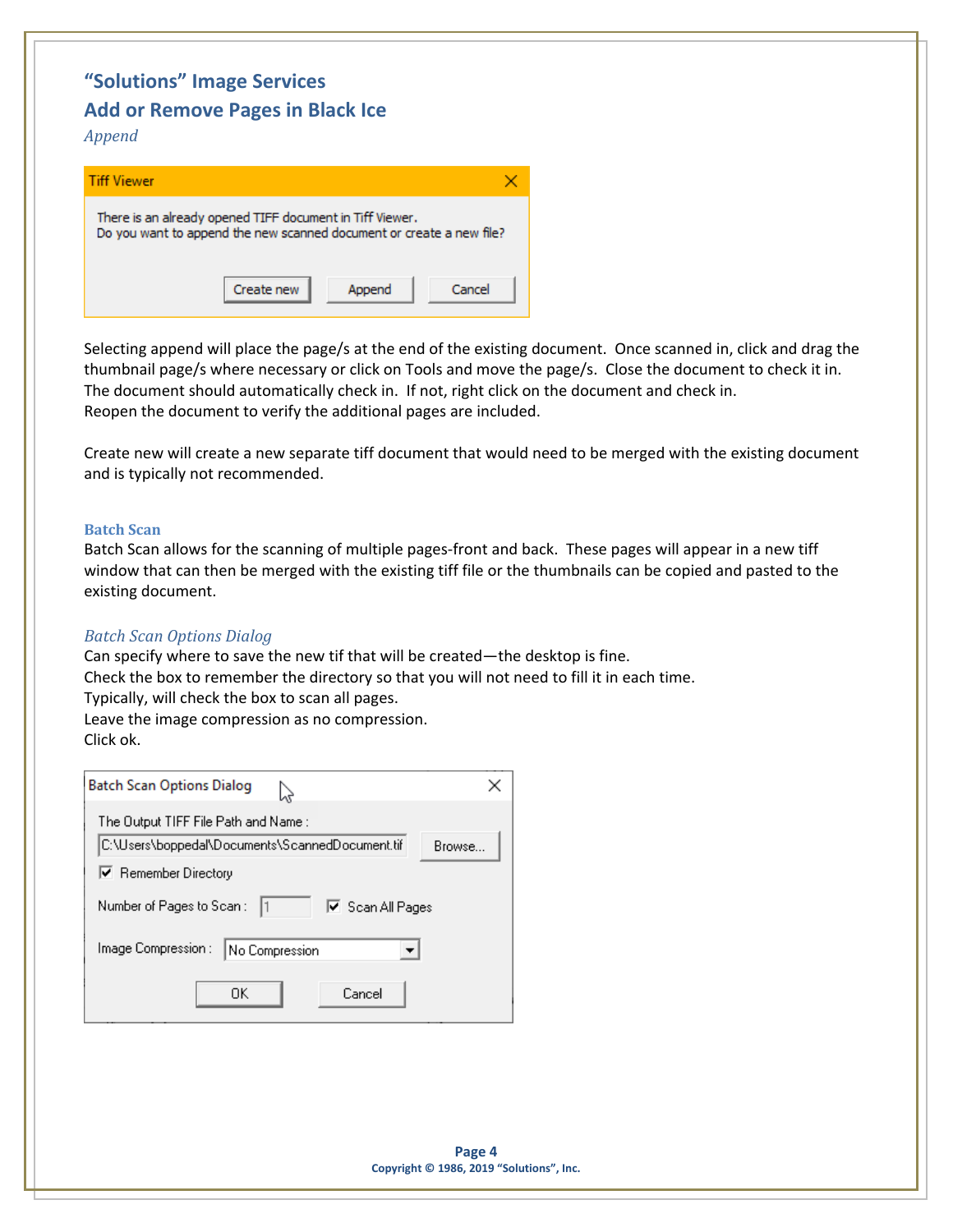If the Batch Scan has already been used with the same path/directory, the following msg will appear. Click ok.

| <b>Tiff Viewer</b> |                                                                                                              |  |
|--------------------|--------------------------------------------------------------------------------------------------------------|--|
|                    | The file already exists. The scanned pages will be appended to the old document.<br>Do you want to continue? |  |
|                    | <br>Cancel                                                                                                   |  |

The scanner's dialogue box will appear. Chose the settings accordingly per your scanner.

| KODAK i2820 Scanner                    |                                           |  | $\Box$ | $\times$ |
|----------------------------------------|-------------------------------------------|--|--------|----------|
| Setting Shortcuts:                     |                                           |  |        | 60       |
|                                        | Save Save As In Delete Rename Reset >>    |  |        |          |
| Default                                |                                           |  |        |          |
| Black and White Perfect Page Document  |                                           |  |        |          |
| Color Perfect Page Document            |                                           |  |        |          |
| Color Photograph                       |                                           |  |        |          |
|                                        |                                           |  |        |          |
|                                        |                                           |  |        |          |
|                                        | ß                                         |  |        |          |
|                                        |                                           |  |        |          |
|                                        |                                           |  |        |          |
|                                        |                                           |  |        |          |
|                                        |                                           |  |        |          |
|                                        |                                           |  |        |          |
|                                        |                                           |  |        |          |
| Input document is:<br><b>Two Sided</b> | Place documents face down<br>$\checkmark$ |  |        |          |

Click scan.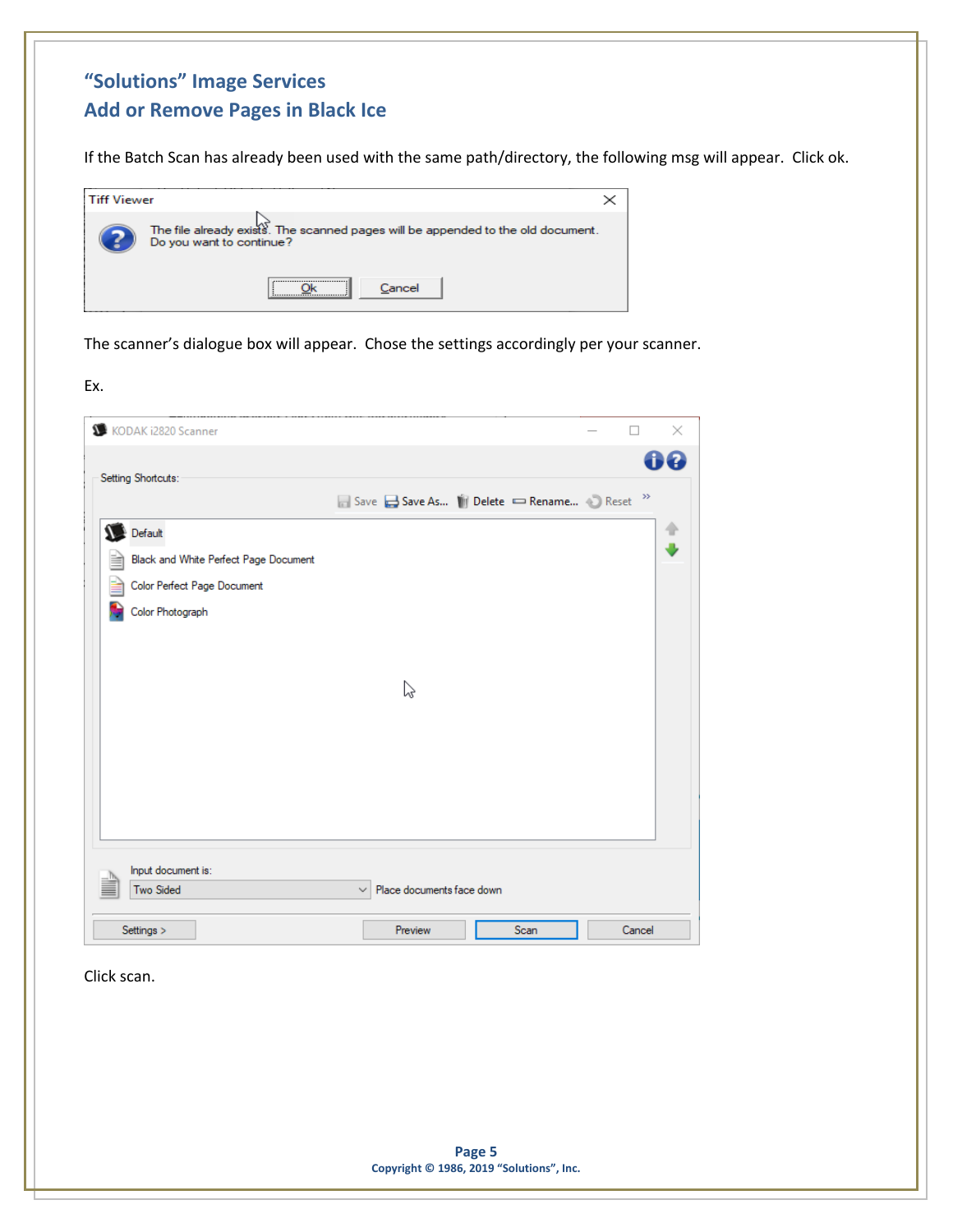The new pages will be shown in a new window. Right click on the appropriate thumbnails and select cut or copy.

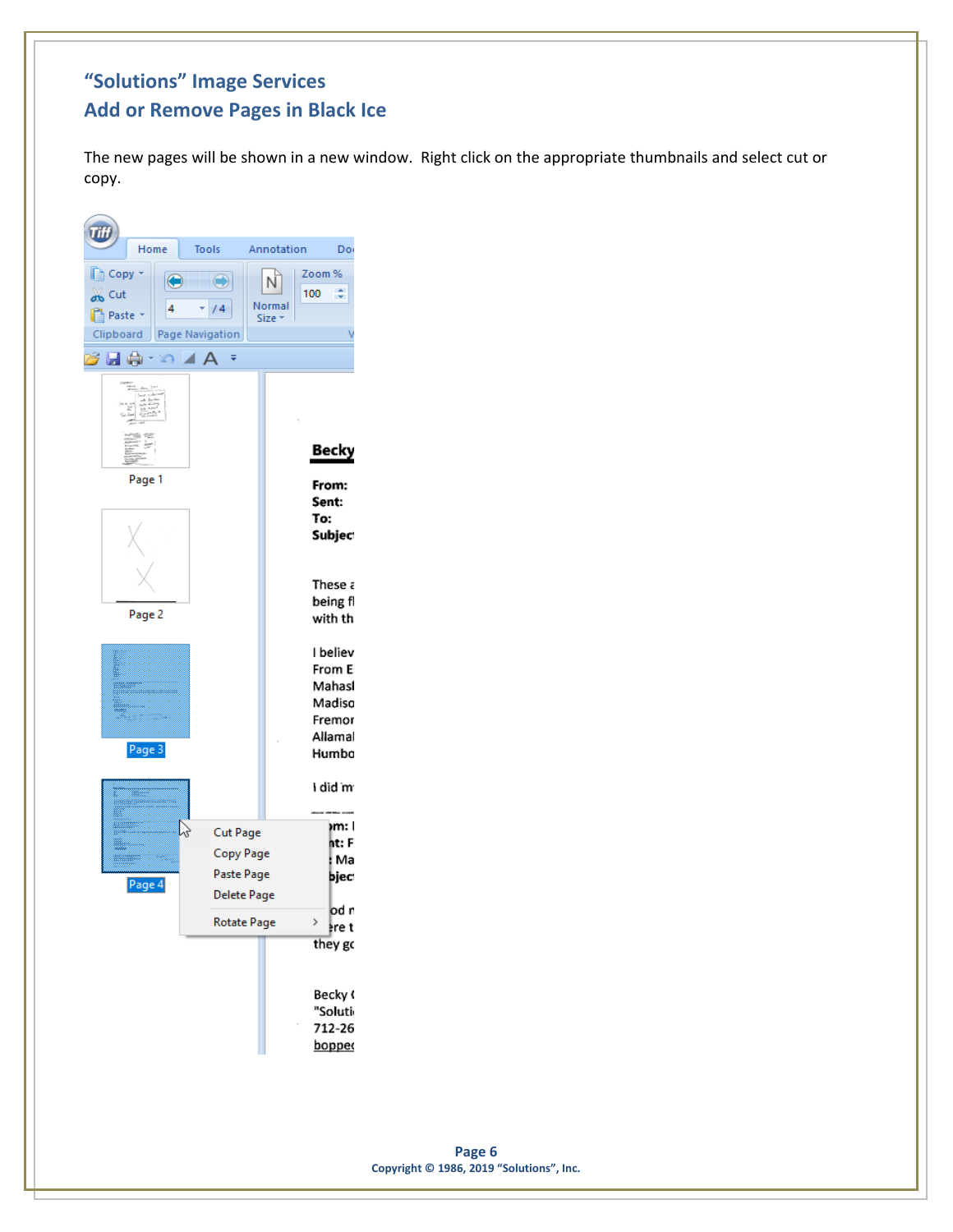Click back on your original document's thumbnail area, right click and select paste.

|                                   | Home                     | Tools          |                      | Annotation | D) |
|-----------------------------------|--------------------------|----------------|----------------------|------------|----|
| Select<br>Scanner/Camera<br>c H O |                          | Scan<br>$AA =$ | <b>Batch</b><br>Scan |            |    |
|                                   |                          |                |                      |            | ī  |
|                                   | ONIDAILL<br>頸頭<br>Page 1 |                |                      |            |    |
|                                   |                          | Cut Page       |                      |            |    |
|                                   |                          | Copy Page      |                      |            |    |
|                                   |                          | Paste Page     |                      |            |    |
|                                   |                          | Delete Page    |                      |            |    |
|                                   |                          | Rotate Page    |                      | ≯          |    |
|                                   |                          |                |                      |            |    |

Once pasted, rearrange the thumbnails as necessary. Close the document to check it in. Reopen the document to verify the pages are correct.

Close the secondary document.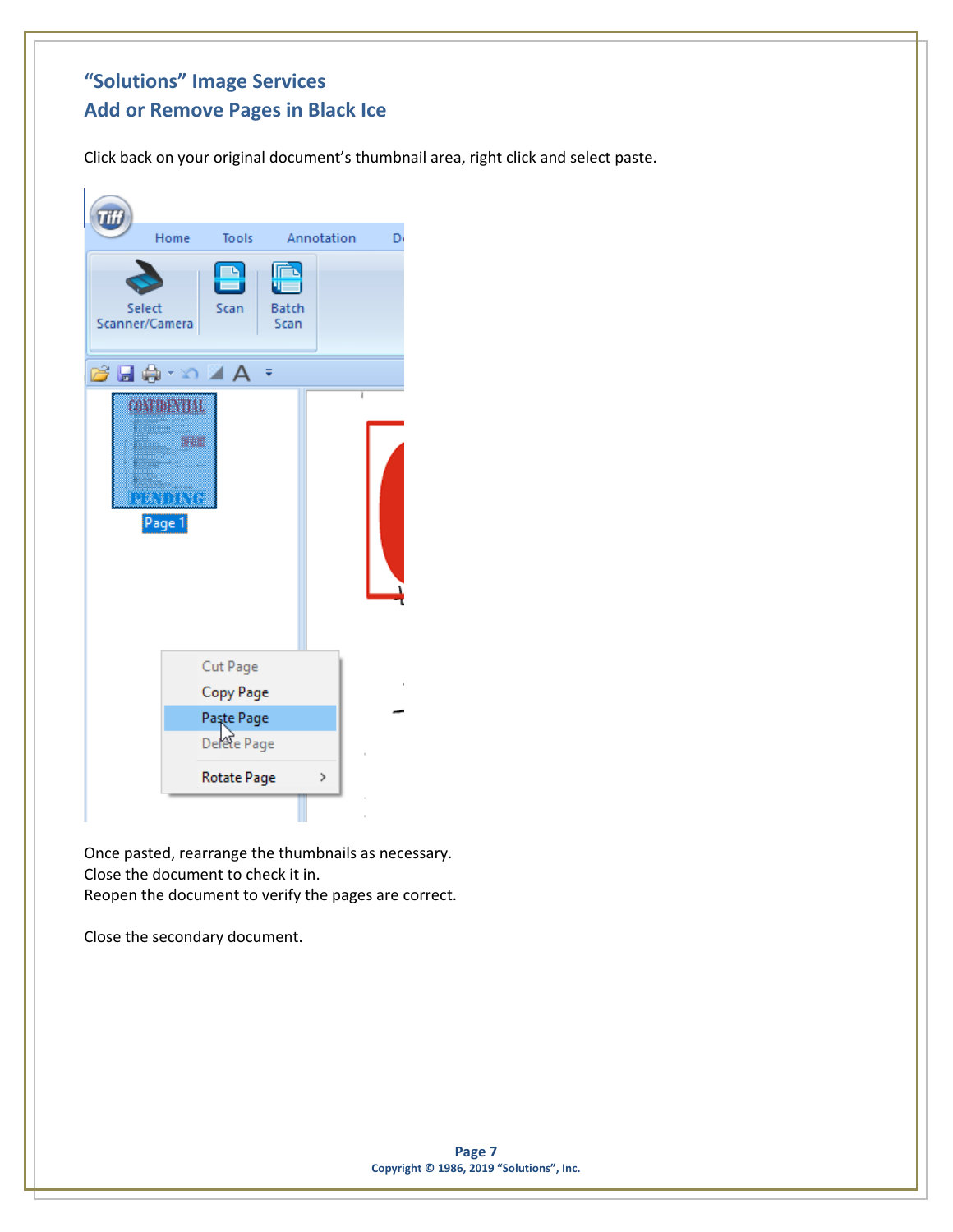#### <span id="page-7-0"></span>**Remove Pages**

Check out the document.

To remove a page, right click on a thumbnail, select Delete Page. Or click Delete Page on the Tools Tab.



Close the document to check it in.

<span id="page-7-1"></span>Reopen the document to verify the pages are correct.

### Check In and Add Version Notes

When adding or deleting pages, you may wish to add notes explaining the action. When the check in dialog box appears, type in a version note. Click ok.

|                  | DL DocLocatorSolutions - 123_2018-12-19.TIF - Check In     |    |                      | ×    |
|------------------|------------------------------------------------------------|----|----------------------|------|
|                  | General   Notifications   Approval Request                 |    |                      |      |
| Information      |                                                            |    |                      |      |
| Folders:         | o                                                          |    |                      |      |
| Fille.           | 1                                                          |    |                      |      |
|                  |                                                            |    |                      |      |
|                  | Enter version notes for the selected documents (Optional): |    |                      |      |
|                  |                                                            |    |                      |      |
|                  | Added a page that was brought in late.                     |    |                      | ۸    |
|                  |                                                            |    |                      |      |
|                  |                                                            |    |                      |      |
| Check In Options |                                                            |    |                      |      |
|                  | Include documents from sub folders                         |    | Add supporting files |      |
|                  | $\nabla$ Remove local copies of documents                  |    | Create PDF version   |      |
|                  | Keep documents checked out                                 |    |                      |      |
|                  | Maintain existing version level                            |    |                      |      |
|                  |                                                            |    |                      |      |
|                  |                                                            |    |                      |      |
|                  |                                                            | OK | Cancel               | Help |